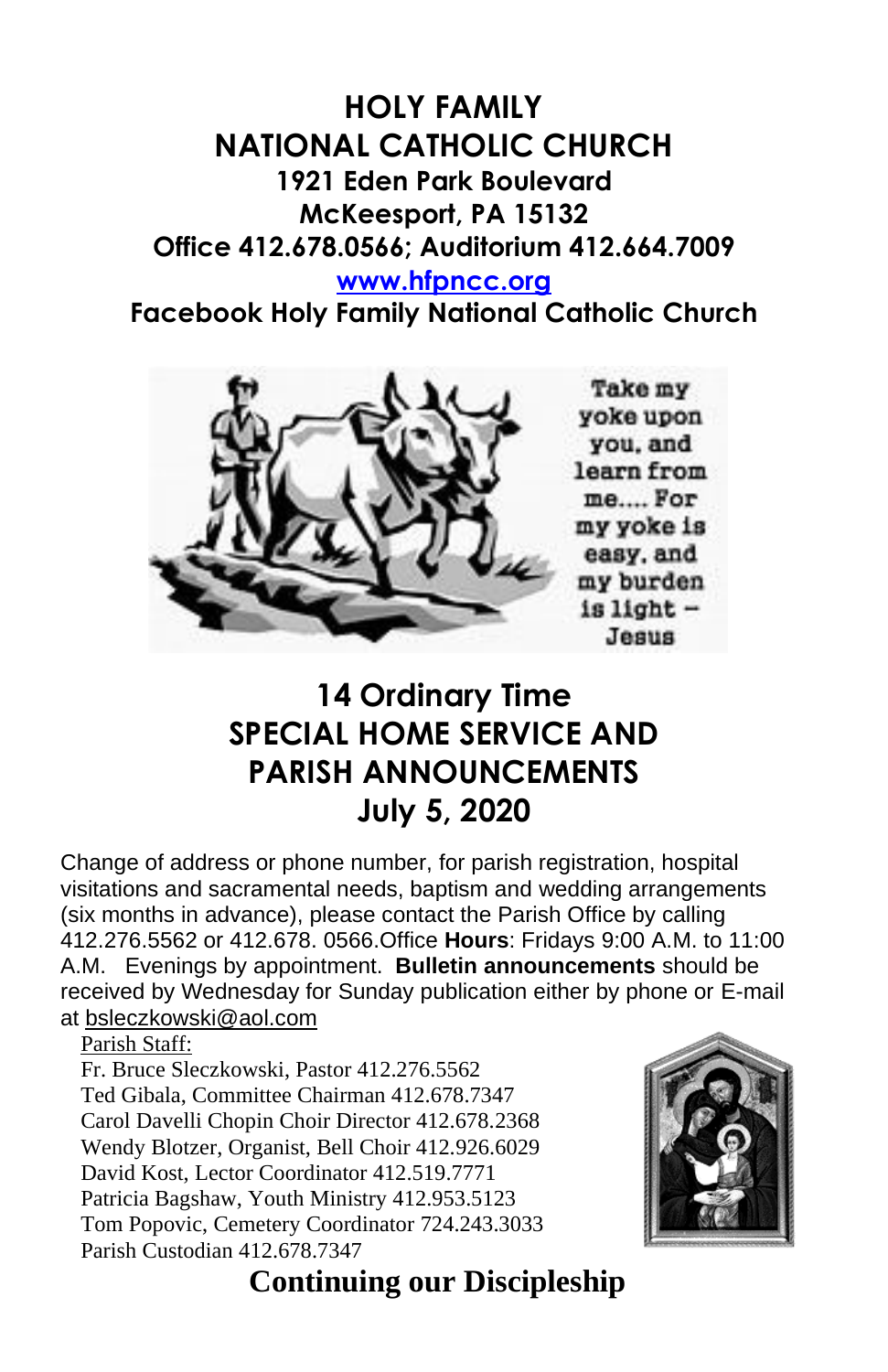**This Week Sunday, July 5, 2020 th Sunday Ordinary Time** Holy Mass 9:00 A.M. **+Anna Mastrovich** (19th Ann.) Int. Carol Davelli and Family

**Sunday, July 12, 2020 th Sunday Ordinary Time** Holy Mass 9:00 A.M. **+Anthony Palko** (Birthday) Int. wife Frances Palko

These are the recommendations from the Prime Bishop and the Bishops of the church. The Church doors will be open for all the celebrations, but it is recommended to stay home or keep a social distance if attending the liturgy.

#### **A Reminder:**

Although we are in the Green Zone, there has been an increase of new cases in Allegheny County. Please do not should be congregate in the narthex before and after Mass, and face masks are still required to be worn during Mass as well as social distancing in pew seating and receiving communion. The Bishops have forbidden the distribution of Holy Communion in the hand and to resume offering under one species. Father's fingers will be sanitized between each communicant to be safe. If you feel uncomfortable with this, come forward for a blessing or remain in the pew and pray the spiritual communion prayer in the bulletin. The pandemic is still not over and by practicing these precautions, it will ease concerns for parishioners who would like to begin attending Mass if we all cooperate keeping to the recommendations. Hopefully, we can resume worshipping on a regular basis. We will continue keeping the worship center safe by sanitizing the Church